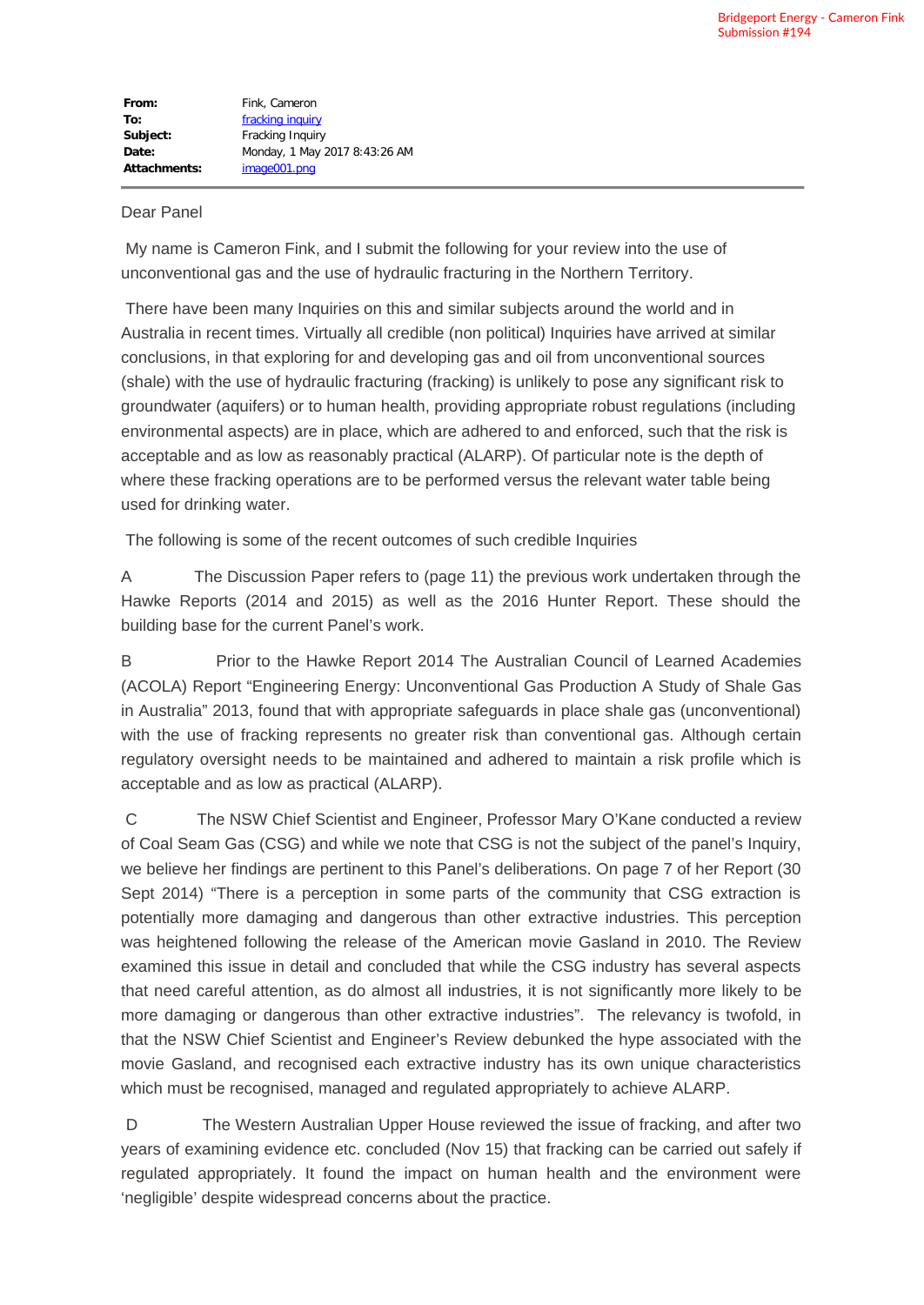E The South Australian (SA) Natural Resources Committee recently completed a two year Inquiry into unconventional gas and the use of fracking, and issued its final Report on 30 November 2016. It's key recommendation against its first Term of Reference was that unconventional gas (fracking) is unlikely to have any impact on groundwater (aquifers).

F As mentioned, there have been many Inquiries worldwide, but the UK is also very relevant to Australia, as its ownership to mineral rights is similar to Australia. The UK had a very rigorous inquiry carried out by the Royal Society and the Royal Academy of Engineering specifically to do a report on hydraulic fracturing and shale gas. Professor Sir Mark Walport UK Chief Scientist gave a speech predominantly focussed on Risk and Innovation in Germany in September 2014, summed up the findings, with the following

"There are really 3 science and engineering concerns about hydraulic fracturing (fracking). The first of these is: will it cause earth tremors? The second is: will you get contamination of the water table? And the third is: will there be fugitive release of the methane gas? (In other words if you leak all the gas then you lose the advantage of it as a fossil fuel). And what the science and the engineering tells you is that this is a drilling technology and no drilling technology is completely risk-free. **But if it is done well, if it is engineered well, if it is governed well, then it is as safe as any other form of drilling**, recognising that there is no 'free lunch', there is nothing that is completely risk-free." He went on to note

"Those are the engineering concerns, and that's what the Royal Academy of Engineers' report said and actually multiple other reports have all essentially said the same thing. But the public or publics who are protesting, at least in some parts of the world, about fracking are coming at in from a different angle. They're coming at it from the values angle and from the 'my pain, your gain' angle. And so there's a group that dislike fracking because they dislike fossil fuels, there's another group that dislike fracking because they actually just don't like big companies, and then there's a third group who just don't want the inconvenience of having something industrial happening in their back yard." The referenced speech can be found here http://bit.ly/1CVyur7

In line with the UK Inquiry and the recommended outcomes, the UK Infrastructure Bill 2014- 15, was passed through the UK Parliament, and it, which among other things will permit fracking below 300 meters in the UK.

It is on this basis that I urge the Panel to adopt a factual and evidence based approach toward assessing the potential risks regarding the exploration for and the development of unconventional gas and oil, and the use of hydraulic fracturing to enhance its production, providing at all times, there is a robust regulatory regime which through strong enforcement enables the risk to be reduced to be ALARP.

Yours sincerely

## **Cameron Fink**

Exploration Manager